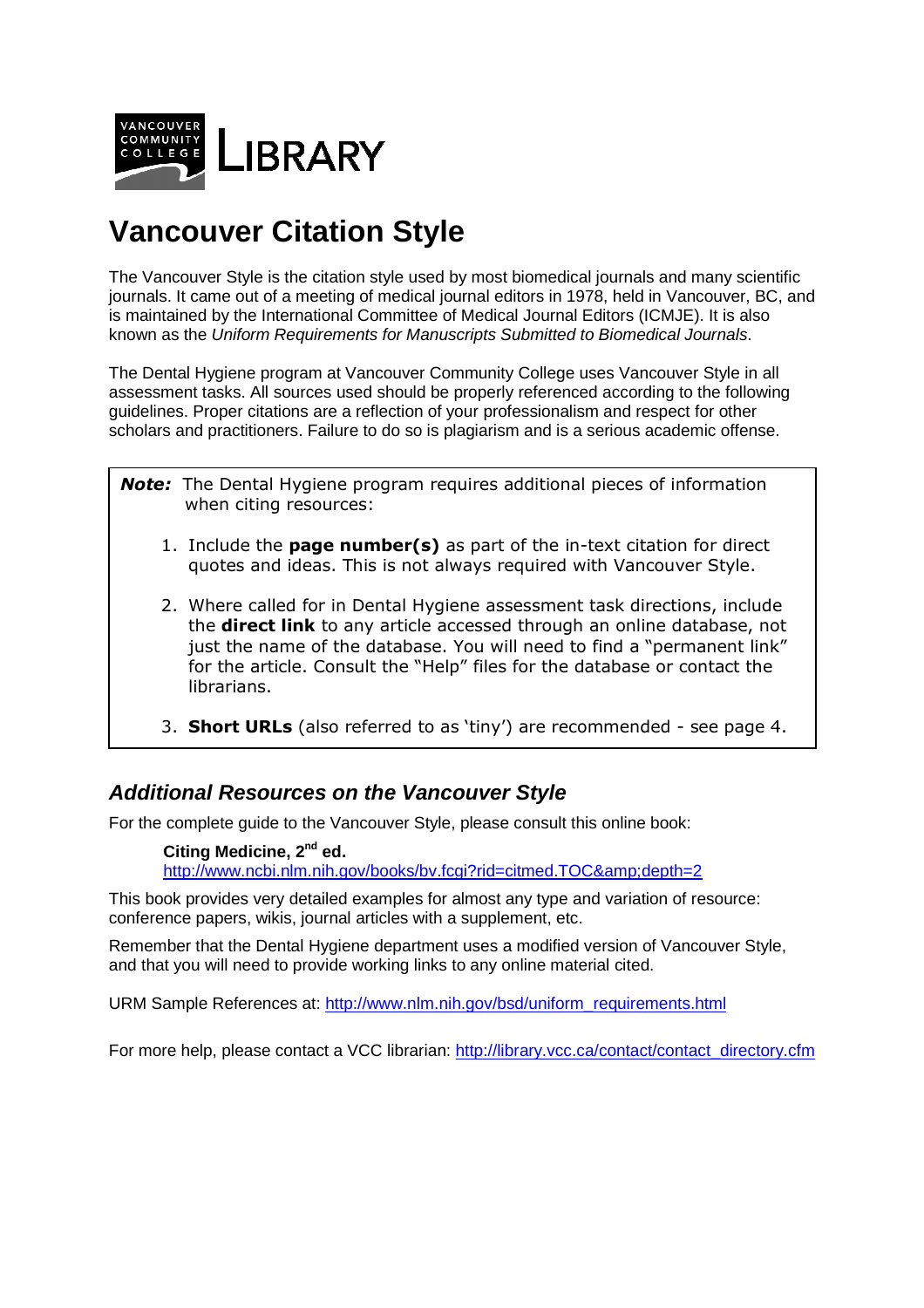# **Using Vancouver Style**

Vancouver Style uses in-text citations and a Reference List at the end of your document.

- Citations within the text of your paper are identified with a number in round brackets.<br>Example: Jones (8) has arqued that... **Example: Jones (8) has argued that…**
- References are numbered consecutively in the order they are first used in the text. The full citations will be included in the Reference List at the end of your document, with matching numbers identifying each reference.
- When multiple references are cited together, use a hyphen to indicate a series of inclusive numbers. Use commas to indicate a series of non-inclusive numbers. A citation with these references (4,5,6,7,14,19) is abbreviated to (4-7,14,19). **Example: Multiple clinical trials (4-6,9) show…**
- The original number used for a reference is reused each time the reference is cited.<br>Example: "...the theory was first put forward by Lee (7) in 1999, but there **v Example: "…the theory was first put forward by Lee (7) in 1999, but there was disagreement (3,5,8) over its importance."**
- Include the page number for any direct quotes or specific ideas. **Example: "…has been proven demonstrably false." (4, p23)**
- The citation in brackets is placed after any commas and periods, and before any colons and semi-colons.

**Example: …a new definition. (13, p111-2) …this option is preferred (11);** 

### **Indirect Citations**

An indirect source is when one author is quoted in the text of another author. These types of citations are generally not accepted in Vancouver Style, so seek permission from your instructor. Include the author and date of the original source in the text. Use "as cited in" or "as discussed in" to say where you found the quotation and provide the citation to that reference.

### **Example: James Wallace (2001) argued (cited by 5, p26), that…**

### **Reference List**

Provide full citations in your Reference List, included starting as a **new page** at the end of your document. Follow the examples included in this guide for different types of resources:

- Books
- Articles in Journals
- Websites
- Other Resources
- Personal Communication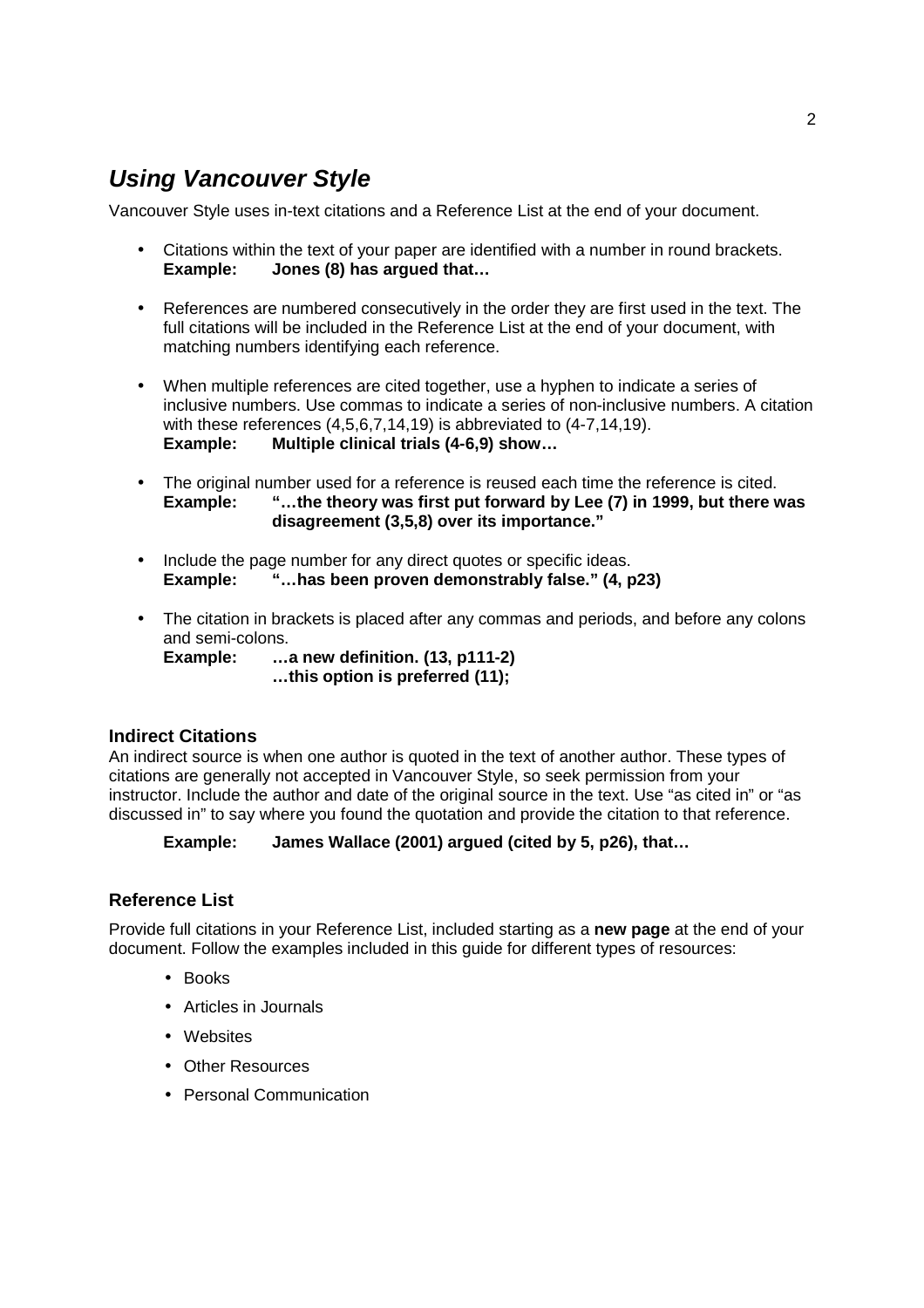# **Books**

## **Standard Format for Books:**

Author Surname Initials. Title: subtitle. Edition (if not the first). Place of publication: Publisher; Year.

### **Book with One Author or Editor**

- 1. Mason J. Concepts in dental public health. Philadelphia: Lippincott Williams & Wilkins; 2005.
- 2. Ireland R, editor. Clinical textbook of dental hygiene and therapy. Oxford: Blackwell Munksgaard; 2006.

### **Two-Six Authors/Editors**

- 3. Miles DA, Van Dis ML, Williamson GF, Jensen CW. Radiographic imaging for the dental team.  $4<sup>th</sup>$  ed. St. Louis: Saunders Elsevier; 2009.
- 4. Dionne RA, Phero JC, Becker DE, editors. Management of pain and anxiety in the dental office. Philadelphia: WB Saunders; 2002.

### **More than Six Authors/Editors**

5. Fauci AS, Braunwald E, Kasper DL, Hauser SL, Longo DL, Jameson JL, et al., editors. Harrison's principles of internal medicine. 17<sup>th</sup> ed. New York: McGraw Hill; 2008.

### **Organization as Author**

6. Canadian Dental Hygienists Association. Dental hygiene: definition and scope. Ottawa: Canadian Dental Hygienists Association; 1995.

### **No Author/Editor**

7. Scott's Canadian dental directory 2008. 9<sup>th</sup> ed. Toronto: Scott's Directories: 2007.

### **Government Document**

8. Canada. Environmental Health Directorate. Radiation protection in dentistry: recommended safety procedures for the use of dental x-ray equipment. Safety Code 30. Ottawa: Ministry of Health; 2000.

### **Chapter in a book**

9. Alexander RG. Considerations in creating a beautiful smile. In: Romano R, editor. The art of the smile. London: Quintessence Publishing; 2005. p. 187-210.

#### **E-book**

10. Irfan A. Protocols for predictable aesthetic dental restorations [Internet]. Oxford: Blackwell Munksgaard; 2006 [cited 2009 May 21]. Available from Netlibrary: http://cclsw2.vcc.ca:2048/login?url=http://www.netLibrary.com/urlapi.asp?action=summary& v=1&bookid=181691

3

**Multiple Authors** Cite authors in the same way for all types of resources: articles, websites, videos, etc.

List up to the first **6**  authors/editors, and use "et al." for any additional authors.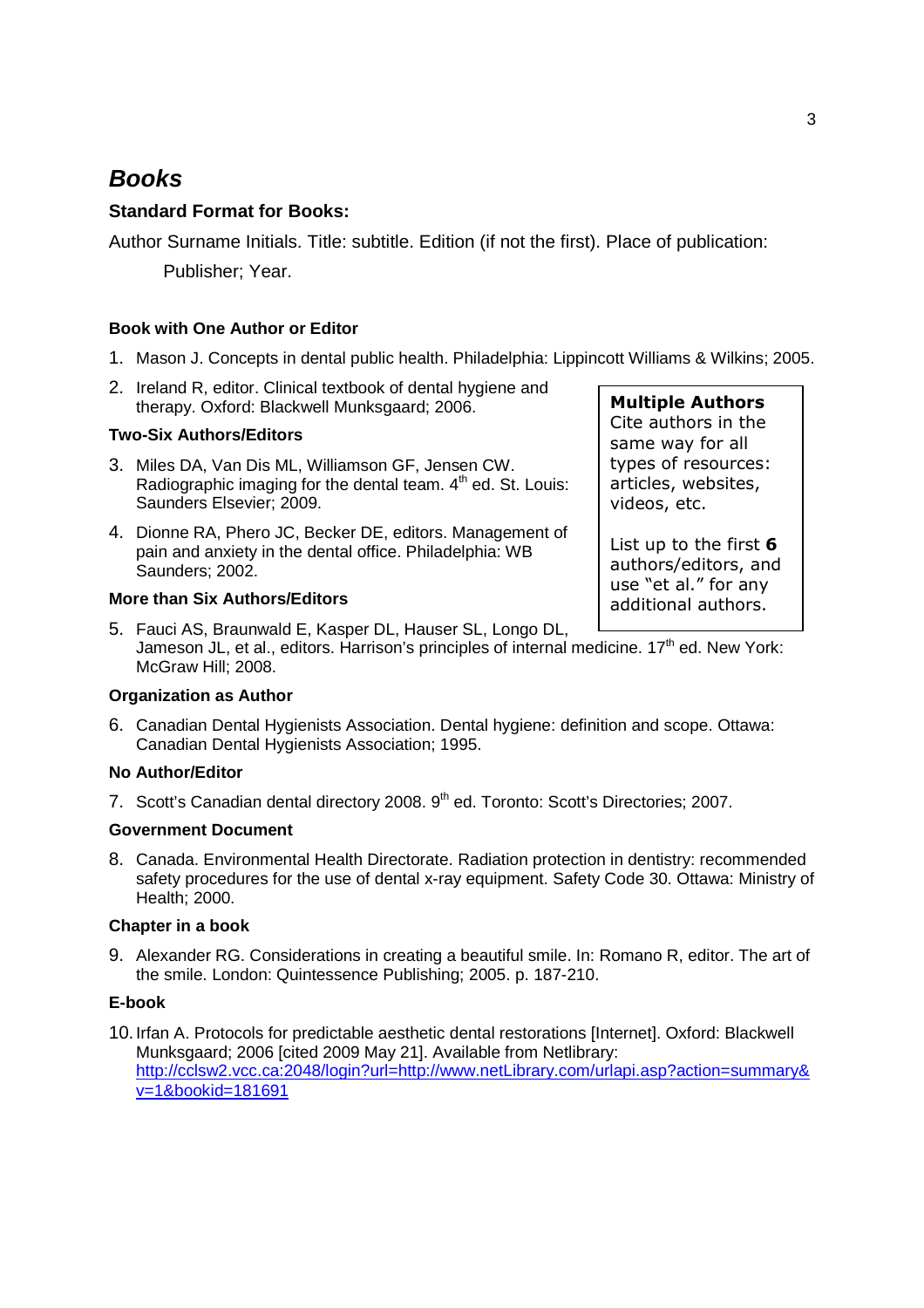# **Articles in Journals**

Journal articles can be accessed in three different ways: (1) from the print (paper) copy; (2) from the journal's website; or (3) from an online article database like Medline. You will cite the article differently depending on how you accessed it.

### **Standard Format for Journal Articles:**

Author Surname Initials. Title of article. Title of journal, abbreviated. Date of Publication:

Volume Number(Issue Number): Page Numbers.

### **Finding the Journal Abbreviation**

Vancouver Style does not use the full journal name, only the commonly-used abbreviation: "New England Journal of Medicine" is cited as "N Engl J Med".

If the abbreviation is not stated, use the **PubMed Journals Database** to find your journal: http://www.ncbi.nlm.nih.gov/sites/entrez?db=journals. The correct abbreviation will be listed.

### **Journal Article in Print**

11. Haas AN, de Castro GD, Moreno T, Susin C, Albandar JM, Oppermann RV, et al. Azithromycin as a adjunctive treatment of aggressive periodontitis: 12-months randomized clinical trial. J Clin Periodontol. 2008 Aug; 35(8):696-704.

### **Journal Article from a Website**

12. Tasdemir T, Yesilyurt C, Ceyhanli KT, Celik D, Er K. Evaluation of apical filling after root canal filling by 2 different techniques. J Can Dent Assoc [Internet]. 2009 Apr [cited 2009 Jun 14];75(3):[about 5pp.]. Available from: http://www.cda-adc.ca/jcda/vol-75/issue-3/201.html

### **Journal Article from an Online Database**

- 13. Erasmus S, Luiters S, Brijlal P. Oral hygiene and dental student's knowledge, attitude and behaviour in managing HIV/AIDS patients. Int J Dent Hyg [Internet]. 2005 Nov [cited 2009 Jun 16];3(4):213-7. Available from Medline: http://cclsw2.vcc.ca:2048/login?url=http://search.ebscohost.com/login.aspx?direct=true&db= cmedm&AN=16451310&site=ehost-live
- 14. Monajem S. Integration of oral health into primary health care: the role of dental hygienists and the WHO stewardship. Int J Dent Hyg [Internet]. 2006 Feb [cited 2009 Jun 21];4(1): 47-52. Available from CINAHL with Full Text: http://tinyurl.com/kudbxw

# **Creating Small URLs**

If the URL of an article is long, go to:

www.tinyurl.com

Create a working link to a website that is shorter.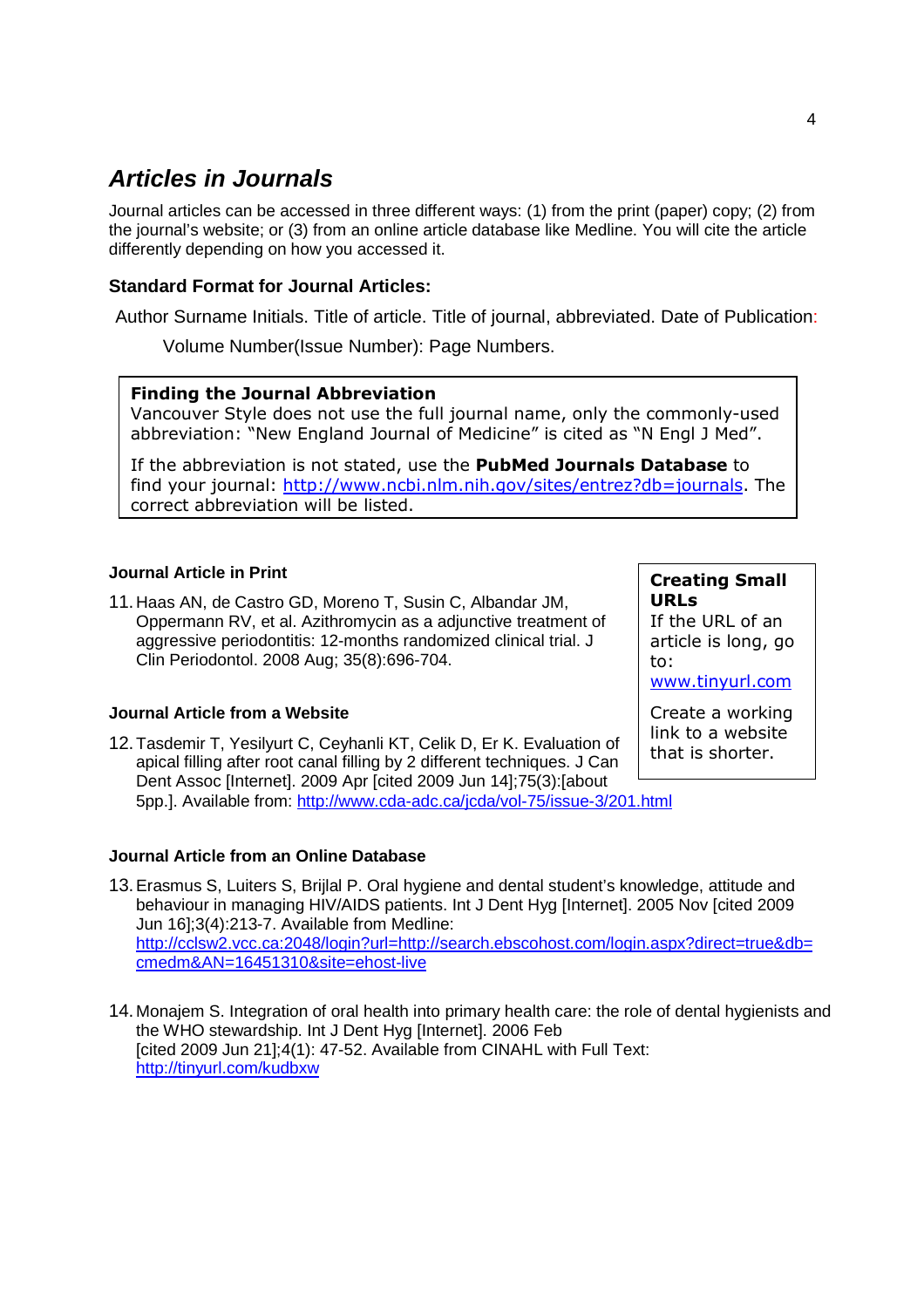# **Websites**

### **Standard Format for Websites:**

Author Surname Initials (if available). Title of Website [Internet]. Place of publication:

Publisher; Date of First Publication [Date of last update; cited date]. Available from: URL

### **Publication Information Online**

Publication information is often unavailable on websites and is not standardized like books or journals.

Vancouver Style requires the "Place of Publication", the "Publisher" and the "Original Publication Date" as part of the citation. If these pieces of information are not given, use: [place unknown], [publisher unknown] or [date unknown].

### **Website with Author**

15. Fehrenbach MJ. Dental hygiene education [Internet]. [Place unknown]: Fehrenbach and Associates; 2000 [updated 2009 May 2; cited 2009 Jun 15]. Available from: http://www.dhed.net/Main.html

#### **Website without Author**

16. American Dental Hygienists' Association [Internet]. Chicago: American Dental Hygienists' Association; 2009 [cited 2009 May 30]. Available from: http://www.adha.org/

### **Part / Article within a Website**

17. Medline Plus [Internet]. Bethesda (MD): U.S. National Library of Medicine; c2009. Dental health; 2009 May 06 [cited 2009 Jun 16]; [about 7 screens]. Available from: http://www.nlm.nih.gov/medlineplus/dentalhealth.html

### **Blog**

18. Skariah H. The tooth booth dental blog [Internet]. Mississauga (ON): Hans Skariah; 2004 - [cited 2009 Jun 20]. Available from: http://dentaldude.blogspot.com/

#### **An Entry / Article within a Blog**

19. Skariah H. The tooth booth dental blog [Internet]. Mississauga (ON): Hans Skariah; 2004 - . Dental did you know: breastfeeding duration and non-nutritive sucking habits; 2009 May 18 [cited 2009 Jun 20]; [about 1 screen]. Available from: http://dentaldude.blogspot.com/2009/05/dental-did-you-know-breastfeeding.html

#### **Image on the Internet**

20. McCourtie SD, World Bank. SDM-LK-179 [image on the Internet]. 2009 Apr 29 [cited 2009 Jun 14]. Available from: http://www.flickr.com/photos/worldbank/3486672699/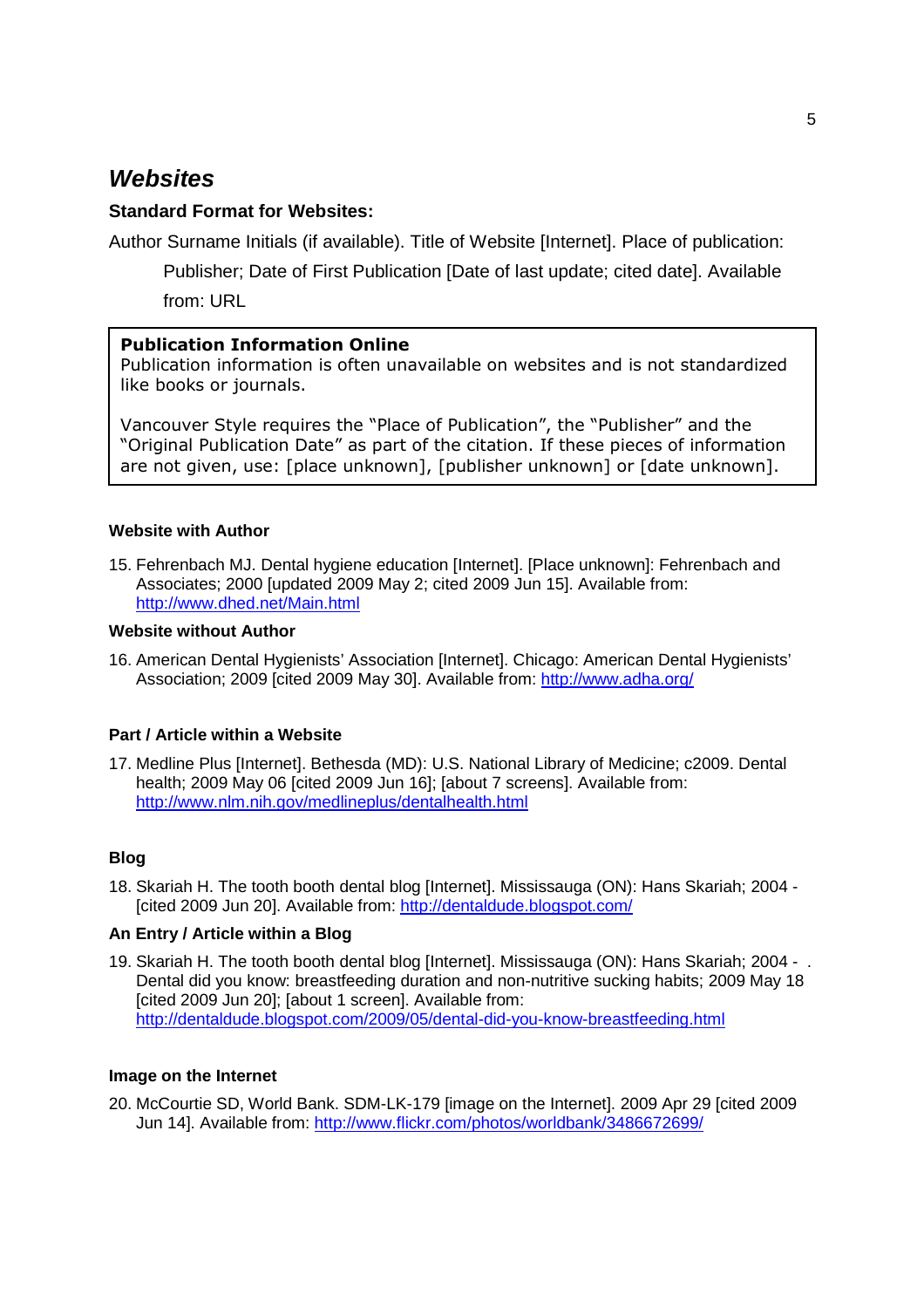# **Other Resources**

### **Newspaper Articles**

Like journals, newspapers are cited differently depending on how the article was accessed. Include a working "permanent link" to any article accessed online.

- 21. Fayerman P. Women must now wait to 40 for publicly paid amnio test. Vancouver Sun. 2009 Jun 9; Sect. A:5.
- 22. Health Canada issues warning over fake toothbrushes. The Globe and Mail [Internet]. 2009 April 10 [cited 2009 Jun 23]. Available from: http://www.theglobeandmail.com/news/national/health-canada-issues-warning-over-faketoothbrushes/article973190/
- 23. Waldman D. Mouth is 'window on the rest of the body': oral health, dental hygiene is linked to more than teeth, gums. The National Post [Internet]. 2009 Apr 14 [cited 2009 Jun 22]. Available from Canadian Newsstand: http://cclsw2.vcc.ca:2048/login?url=http://proquest.umi.com/pqdweb?did=1680306071&sid= 1&Fmt=3&clientId=6965&RQT=309&VName=PQD

### **Videorecordings**

- 24. Dental dam: still the best dry-field technique [DVD]. Provo (UT): Practical Clinical Courses; 2007.
- 25. Cuaron A, director; Abraham M, producer. Children of men [DVD]. Universal City (CA): Universal; 2006.

### **Dictionary, Encyclopedia or Similar Reference Book**

Entries in reference books are either signed or unsigned. The author will be listed at the start or end of the individual entry. An editor(s) will usually be listed at the front of the book but the editor is not included in the citation for reference works.

#### **Unsigned**

26. Mosby's dental dictionary. 2<sup>nd</sup> ed. St. Louis: Mosby Elsevier; 2008. Frenotomy: p. 273.

### **Signed (and Online)**

27. Murchison DF. Dental emergencies. In: Merck Manual of Diagnosis and Therapy [Internet]. 18<sup>th</sup> ed. Whitehouse Station (NJ): Merck; 2009 [last modified 2009 Mar; cited 2009 Jun 23]. Available from: http://www.merck.com/mmpe/sec08/ch096/ch096a.html?qt=dental&alt=sh